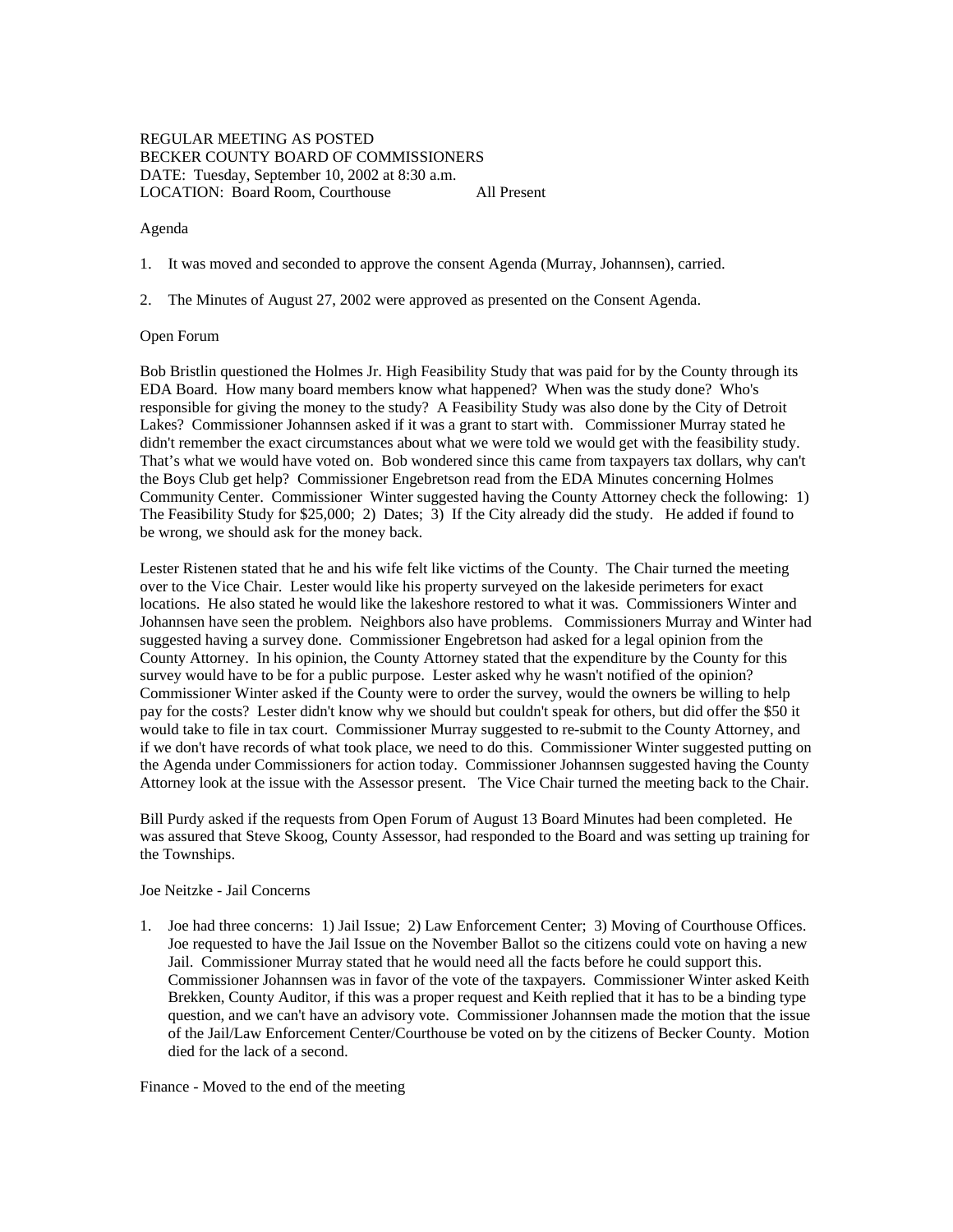Closed Meeting - 9:25 a.m. Personnel Issue Opened Meeting - 9:37 a.m. Auditor

- 1. There were no Licenses & Permits at this time.
- 2. 911 Committee Request. It was moved and seconded to concur with the E-911 Committee to move \$16,500 from Cash Balances to the E-911 Fund to cover expenses from 2001-2002 (Murray, Winter), carried. Patty Johnson will address the Management Team on E-911 charges.
- 3. It was moved and seconded to send a notice to all County Department Heads to make sure they put dates on all correspondences (Murray, Winter), carried.

# Highway

- 1. It was moved and seconded to approve the Agenda as amended (Winter, Johannsen), carried.
- 2. It was moved and seconded to pass Resolution No. DOH 09-02-48, Bid Award Project SP 03-595-01, awarding the bid in the amount of \$486,904.24 to Sherbrooke Asphalt, Inc, low bid. The County Chair and County Auditor are hereby authorized and directed to enter into said contract on behalf of Becker County (Winter, Johannsen), carried.
- 3. It was moved and seconded to pass Resolution No. DOH 09-02-49, Project Acceptance for Project No. S.A.P. 03-602-03, and authorize final payment in the amount of \$6,296.07 to Central specialties, Inc. as the contract has been fulfilled (Murray, Seal), carried.
- 4. It was moved and seconded to approve payment for the installation of drain tile to repair from flood damage. This will be re-imbursed from FEMA (Winter, Murray), carried.
- 5. A construction update was given.

# EDA

- 1. Open Public Hearing at 10:00 a.m. Scott Wilson read the amended Policy. No one from the public was present. The Public Hearing was closed.
	- a. The Board discussed the policy, and it was moved to pass the amended Policy with additional corrections, as approved by the County Attorney, that anyone hired should start at \$10 at the date of employment and to change No. 10 to read "within one year." (Winter), died for lack of second.
	- b. It was moved and seconded to approve the amended Business Subsidy Policy with changes, as approved by the County Attorney, that anyone hired should start at \$10 at the date of employment and to change No. 10 to read "within one year,"and clarification of the wording "excluding the value of benefits" (Murray, Winter), carried. Johannsen voting nay. Engebretson voting yea. 4-1 vote.
- 2. It was moved and seconded to pass Resolution No. EDA 02-08-1A, requesting and recommending to the Board to include a Housing and Redevelopment Authority Tax Levy of .0144 in the 2003 budget for the purpose of funding the Becker County Loan Fund, with the amount of request reduced (Winter, Johannsen), carried. This motion was re-considered and the amount amended back to the original amount of \$235,000 (Winter, Murray), carried. Johannsen voting nay. Engebretson voting yea. 4-1 vote.

# West Central Initiative

1. Mike Shreiner, Kim Embretson and Paul Sukke represented West Central Initiative and presented the Regional Plan and Program Update. It was moved and seconded to pass Resolution No. 09-02-1D, supporting the 2002 Comprehensive Economic Development Strategy for West Central Minnesota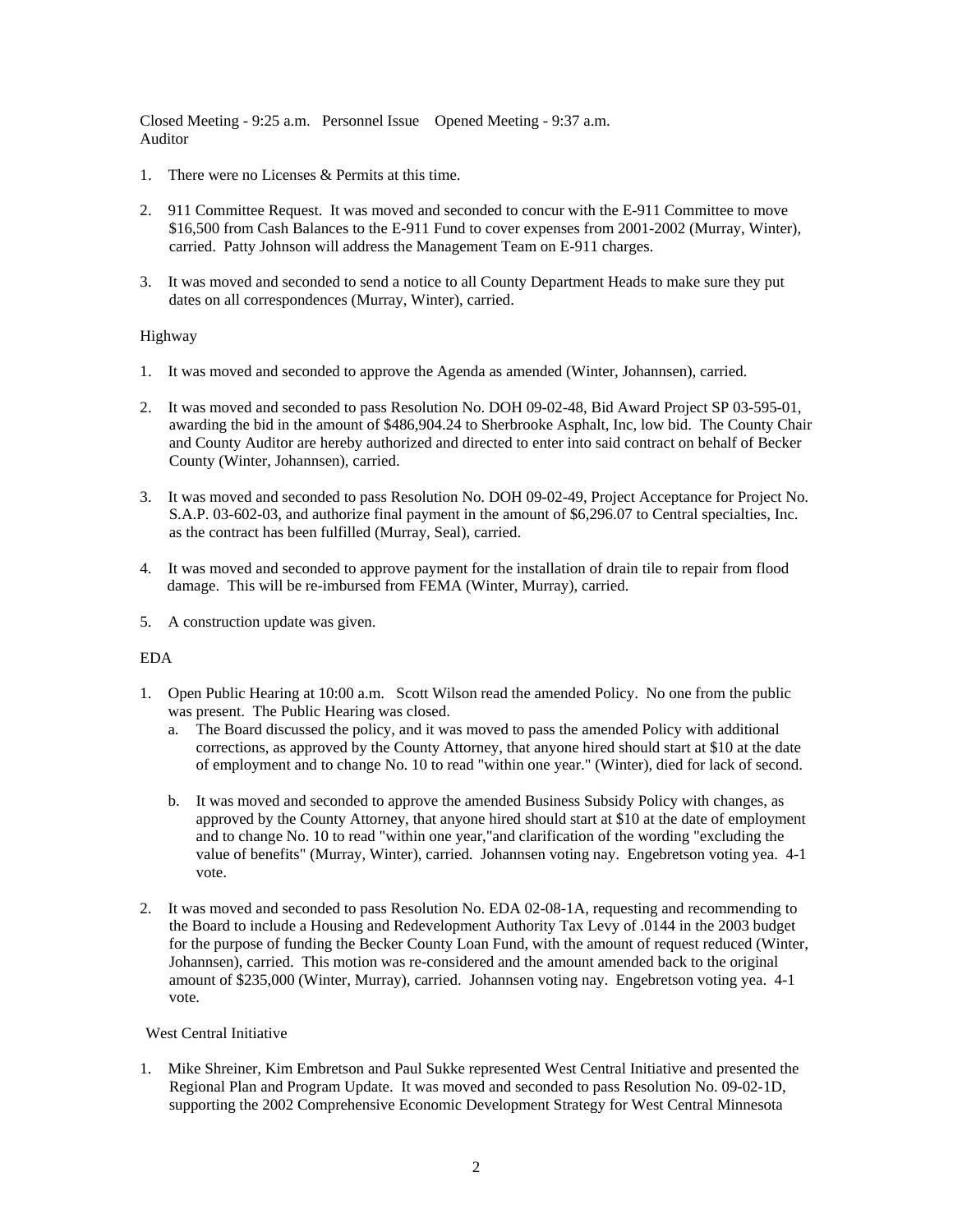# (Winter, Seal), carried.

### NRM

- 1. It was moved and seconded to approve to interview and hire a temporary replacement for the Receptionist/Secretary for NRM, Parks & Recreation, and the Highway Department. Position to start September 23, 2002 (Seal, Murray), carried.
- 2. It was moved and seconded to authorize the NRM Office to advertise for bids for the purchase of approximately 93,000 tree seedlings and white pine seed (Winter, Murray), carried.
- 3. It was moved and seconded to award the bid for a Rubber Tracked All Purpose Crawler with bucket, 72" Flail-Type Brush Mower and 12,000# Trailer to Freisen's Inc., low bid of \$38,521.30, less trade-in of \$14,000 for a total of \$24,521.30 (Murray, Seal), carried. Johannsen voting nay. Engebretson voting yea. 4-1 vote.
- 4. It was moved and seconded to approve the Winter Wonderland Snowmobile Trail Grant Agreement made between the State of Minnesota, acting through the Commissioner of Natural Resources, and the sponsoring Local Unit of Government Becker County. State cost is \$14,000 and shall remain in effect for (2) years from the date of signing or until all obligations have been satisfactorily fulfilled. Resolution No. NRM 09-02-1C authorizes the Board Chair and the County Auditor's signatures on this Grant on behalf of Becker County (Murray, Winter), carried.

#### Assessor

- 1. It was moved and seconded to deny a tax abatement to Parcel #06.8500.000, Cormorant Twp. \$30, based on the fact that the trailer tabs have to be displayed in a conspicuous manner (Murray, Seal), carried.
- 2. The following Abatements were approved on the Consent Agenda.

# 2002 Tax Payable

| Parcel No.  | Twn/City      | Amount | Reason         |
|-------------|---------------|--------|----------------|
| 19.0189.000 | Lake View     | \$ 38  | Assessed Wrong |
| 49.1792.000 | Detroit Lakes | $+808$ | Class 4d       |

# County Attorney

1. The County Attorney updated the Board on the EDA Investigation.

# Environmental Services

- 1. It was moved and seconded to approve the Agenda as presented (Seal, Murray), carried.
- 2. The minutes of the Environmental Services Advisory Committee included:
	- 1) Special Grants for Townships. It was moved and seconded to approve the requests as granted: Carsonville -Requested \$975 for fencing shed and dumpster to control garbage, approved \$732; Cormorant - Requested \$3,975 for management of compost, approved \$2,347 and Frazee Tri-Powers - Requested \$3,200 for management of compost, lease and salary, approved \$1,921 (Seal, Winter), carried.
	- 2) Education Grant Request. It was moved and seconded to approve the following request from the Roosevelt Education Committee - \$2,000 (Seal, Murray), carried.
- 3. The Minnkota Recycling Report was given.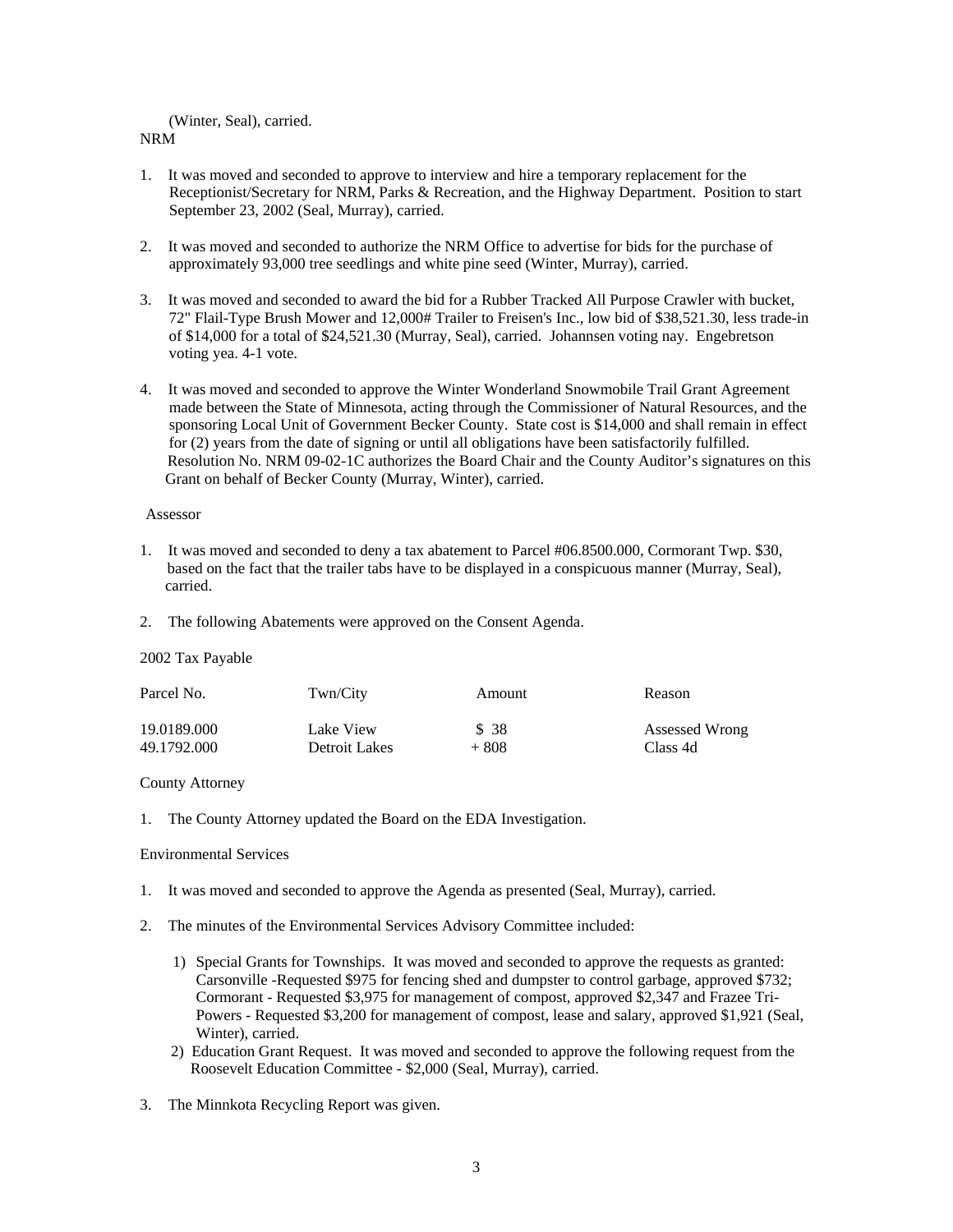### Human Services

- 1. It was moved and seconded to approve the Human Services agenda (Seal, Murray), carried.
- 2. It was moved and seconded to approve the Transit Claims on the Consent Agenda.
- 3. It was moved and seconded to approve the Human Services Claims on the Finance Agenda.
- 4. It was moved and seconded to approve the Purchase of Service Contract for Lakeland Mental Health COLA increase (Winter, Johannsen), carried.
- 5. It was moved and seconded to approve the State of Minnesota Research Grant with the Department of Family Child Research (Seal, Murray), carried.
- 6. It was moved and seconded to approve the Purchase of Service Contract with Perham Memorial Home Care (Johannsen, Seal), carried.
- 7. It was moved and seconded to accept the Family Services, Adult Services and Probation Placement Reports (Seal, Johannsen), carried.

# Human Resources

- 1. Closed Session at 1:00. Negotiations Open Session
- 2. Removed Benefits from the Agenda.
- 3. It was moved and seconded to pass Resolution No. P 09-02-1B, to advertise and hire to fill a permanent part-time position as Custodian Helper in the Building Maintenance Department (Murray, Seal), carried.

# Finance

- 1. It was moved and seconded to concur with the Finance Committee to approve the County Attorney's request to purchase Computer Equipment, (2) computers and monitors for \$1,200 each, and (2) ViewSonic monitors at \$335. each. Total cost, including tax, will be approximately \$3,270 (Murray, Winter), carried.
- 2. It was moved and seconded to concur with the Finance Committee to approve the renewal of the County Attorney's lease for office space from the Lincoln Professional Center at \$8.72 per sq. ft., totaling \$23,407.68. The lease is for one year beginning January 1, 2003 and terminating on December 31, 2003 (Murray, Seal), carried.
- 3. It was moved and seconded to concur with the Finance Committee to approve the Purchase of a printer at \$7,000, a laser measuring device at \$1,000, a computer for the GIS station at \$1,800, and a copy machine for the Assessor's Office at \$2,100, with a transfer from the professional services line to the capital outlay line in the Assessor's Budget, and to transfer funds to purchase an Arcview License at \$900, and a 19" monitor at \$400 for the Auditor's Office (Murray, Winter), carried.
- 4. It was moved and seconded to approve the Claims: Regular, Human Services and Transit (Winter, Seal), carried.
- 5. It was moved and seconded to approve to transfer \$4,000 from the DARE Account to the Contingency Fund as a correction (Seal, Murray), carried.